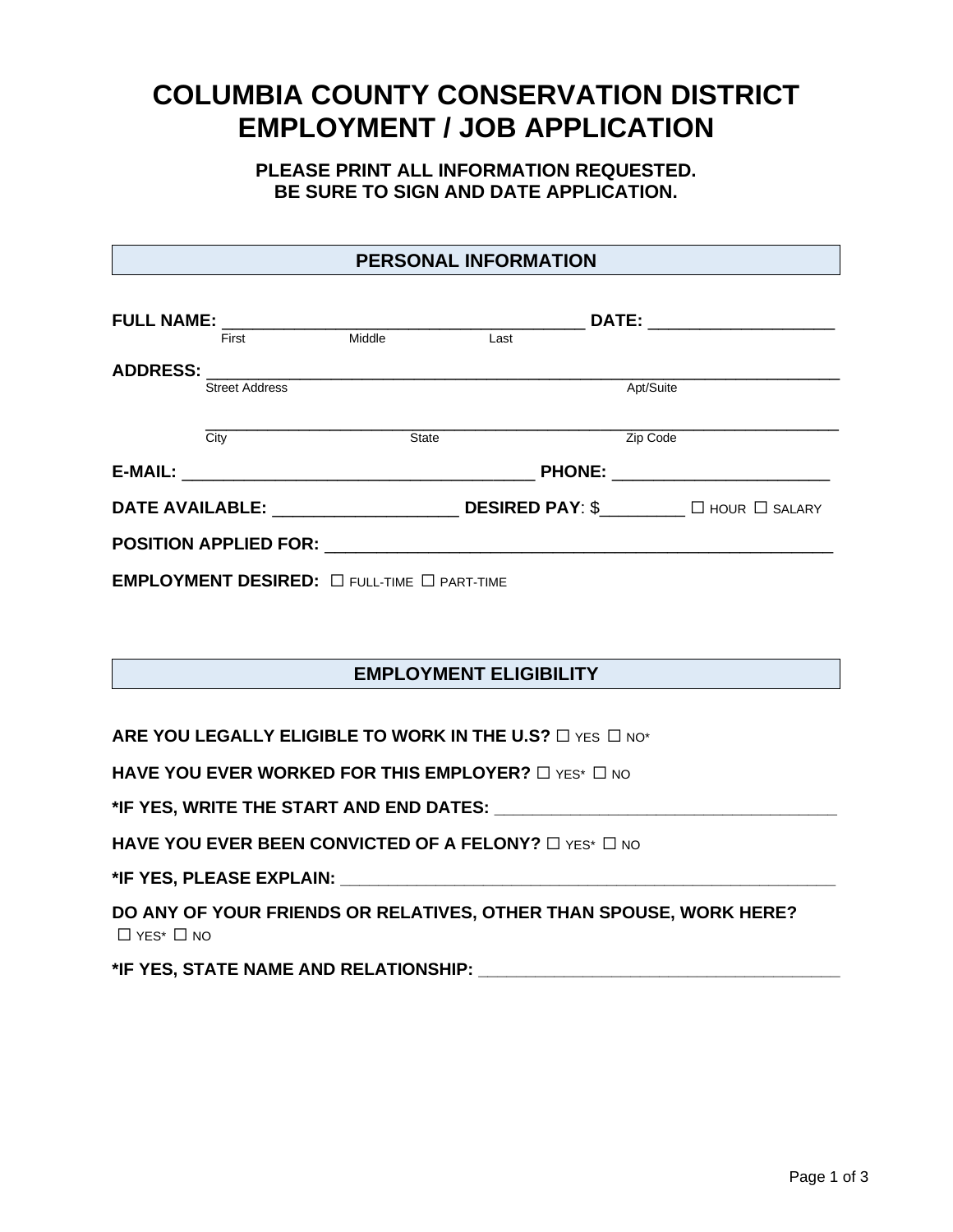# **EDUCATION**

|                                                        | HIGH SCHOOL: __________________________CITY / STATE: ___________________________                                                                                                                                                                    |
|--------------------------------------------------------|-----------------------------------------------------------------------------------------------------------------------------------------------------------------------------------------------------------------------------------------------------|
|                                                        |                                                                                                                                                                                                                                                     |
|                                                        |                                                                                                                                                                                                                                                     |
|                                                        | <b>COLLEGE:</b> ___________________________CITY / STATE: ____________________________                                                                                                                                                               |
|                                                        |                                                                                                                                                                                                                                                     |
| GRADUATE? □ YES □ NO DEGREE: _________________________ |                                                                                                                                                                                                                                                     |
|                                                        | <b>OTHER:</b> __________________________CITY / STATE: _______________________________                                                                                                                                                               |
|                                                        |                                                                                                                                                                                                                                                     |
| DEGREE/CERTIFICATION: ___________________________      |                                                                                                                                                                                                                                                     |
|                                                        | <b>OTHER:</b> ________________________CITY / STATE: _________________________________                                                                                                                                                               |
|                                                        |                                                                                                                                                                                                                                                     |
| DEGREE/CERTIFICATION: ____________________________     |                                                                                                                                                                                                                                                     |
|                                                        |                                                                                                                                                                                                                                                     |
|                                                        | <b>REFERENCES</b><br>Example 2018 (PROFESSIONAL ONLY) And the contract of the contract of the contract of the contract of the contract of the contract of the contract of the contract of the contract of the contract of the contract of the contr |
|                                                        |                                                                                                                                                                                                                                                     |
|                                                        |                                                                                                                                                                                                                                                     |
|                                                        |                                                                                                                                                                                                                                                     |
|                                                        |                                                                                                                                                                                                                                                     |
| First                                                  | Last                                                                                                                                                                                                                                                |
|                                                        |                                                                                                                                                                                                                                                     |
|                                                        |                                                                                                                                                                                                                                                     |
|                                                        |                                                                                                                                                                                                                                                     |
|                                                        |                                                                                                                                                                                                                                                     |
|                                                        |                                                                                                                                                                                                                                                     |